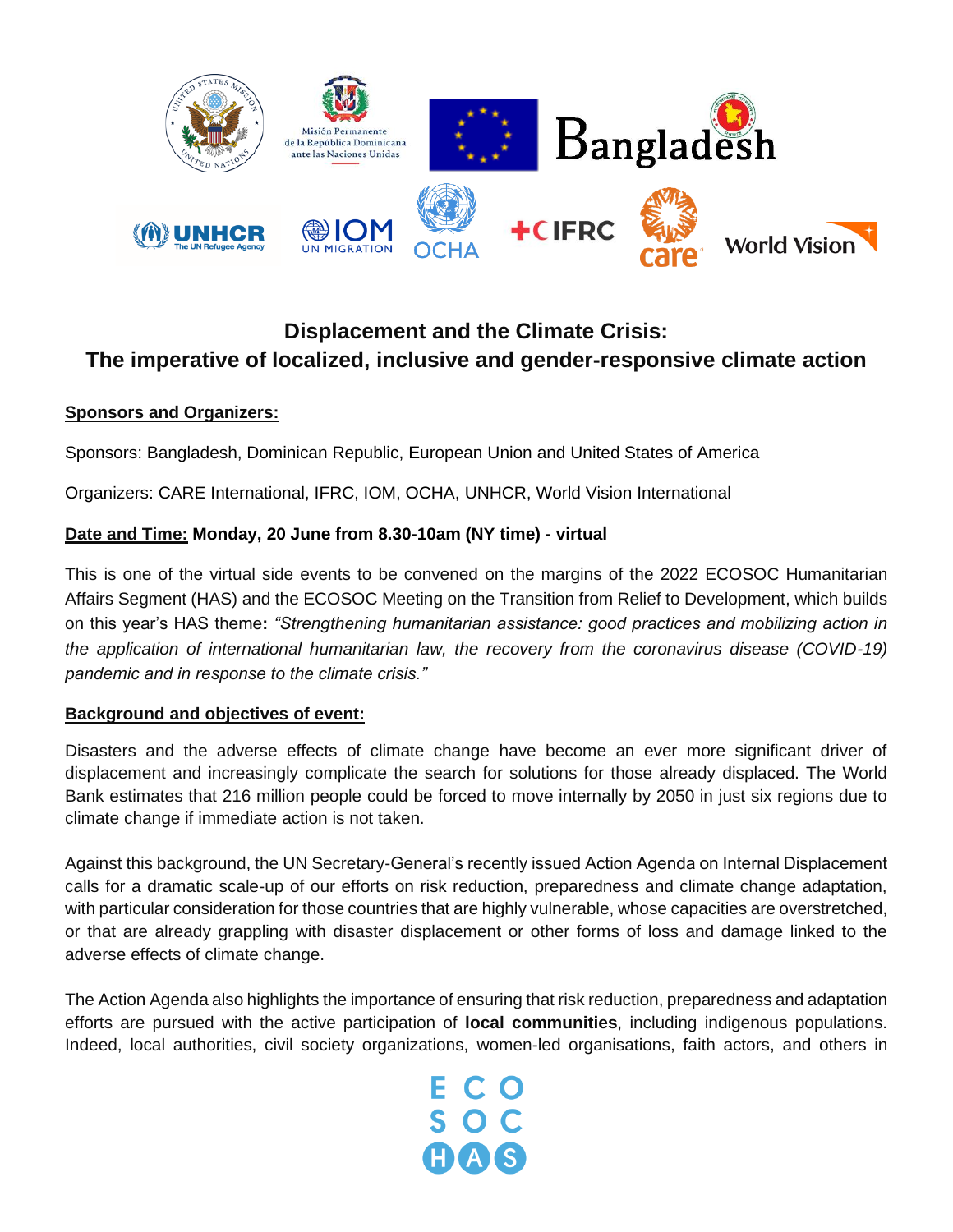affected communities – including displaced persons and their hosts – are the first responders in humanitarian emergencies, including those amplified by the climate crisis. Moreover, they are the most knowledgeable about their own needs, and the best advisers on what approaches are suited in their local area. Locally driven solutions and mechanisms, through inclusive and just processes, and the strengthening of local institutions, are also essential to assist people to adapt to climate change, mitigate disaster risks, and prevent displacement.

Climate change deepens existing gender inequalities, disproportionately impacting women and girls. When displaced, they often face increased protection risks such as gender-based violence, exploitation and trafficking and reduced access to health-services. Socio-cultural norms, restricted livelihood options, and lack of access to safety nets, technologies, and information often limit displaced women's adaptive capacities, regularly compounded by their lack of financial assets and limited rights to land and property. While progress has been made on the development of laws, policies, and strategies on climate change adaptation and disaster risk reduction, these are not sufficiently gender responsive. The leadership and active involvement of women and girls in the design of climate change mitigation and adaptation strategies, including to prevent and mitigate displacement is essential to finding climate solutions and holding decision-makers accountable to their commitments to addressing climate displacement, including in the 2030 Agenda for Sustainable Development, the Paris Agreement on Climate Change, the Global Compact for Safe, Orderly and Regular Migration, The Global Compact on Refugees, and the Grand Bargain, amongst others. Women and girls have a unique perspective and knowledge to contribute to action and decision-making on building resilience of their communities. Failing to leverage their local knowledge may perpetuate inequalities and decrease effectiveness of action. **Gender-responsive approaches to the climate crisis** require that women play a critical role in response and prevention, both locally and at the leadership level.

### **Discussion points or guiding questions:**

The proposed side-event will bring together Member States, representatives of displaced communities, UNHCR, IOM, IFRC, World Vision International and CARE International. Panellists will offer perspectives and analysis on **the impact of the climate crisis on local communities, taking into account social and gender norms**. The panel will highlight the ways in which **local knowledge and initiative contribute to climate action**, especially climate change adaptation and solutions, and how it can **reinforce the resilience of displaced and host communities in climate hotspots.**

The discussion will be informed by perspectives from the ground, as well as examples of a **locally-led, inclusive, rights-based and gender responsive approach to climate action**. Panellists will discuss how to build on existing practices and ensure that climate action in the context of displacement puts people at the centre and ensures meaningful, informed and effective participation of women and girls with diverse backgrounds in relevant decision-making processes.

While the importance of localized, inclusive and gender-responsive interventions – and of involving youth, women and men equally in climate action processes and in the development and implementation of national climate policies – are widely acknowledged, the panel will further examine gaps and challenges with regards to their implementation on the ground.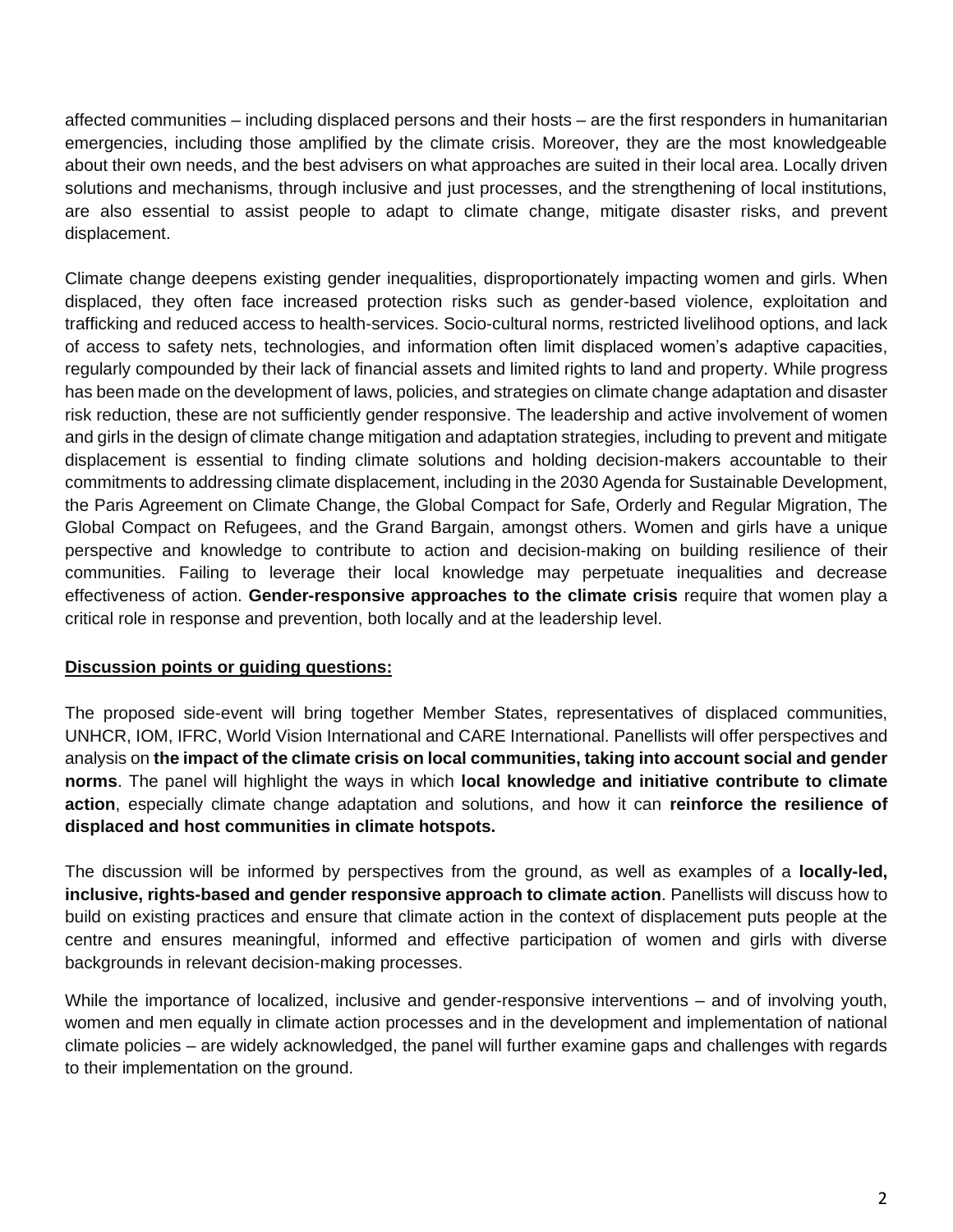#### **Key concrete action points and recommendations / take away messages:**

- Climate change affects different parts of the world differently, requiring a concrete evidence base of good practices to assist policymakers and practitioners to ensure that efforts addressing climaterelated displacement are tailored to the diverse needs and respecting the rights of the people affected.
- Local actors, including forcibly displaced communities and their hosts, must be at the forefront of preventing, adapting to and responding to climate-related displacement.
- Gender-responsive approaches to the climate crisis require that women play a critical role in response and prevention, both locally and at the leadership level. Failing to leverage their local knowledge may perpetuate inequalities and decrease effectiveness of action.
- While examples of policies, plans and interventions exist that demonstrate the potential for inclusive, gender-responsive solutions to prevent and respond to displacement in the context of climate change, these should become the norm and they should be sustainably resourced.
- The negative effects of climate change on society, including forced displacement, are not inevitable: through appropriate measures and policies reducing disaster risks, promoting development, strengthening communities' resilience, and facilitating orderly migration as a strategy, coupled with effective climate change mitigation efforts, we can adapt to the challenge if action is taken immediately and accelerated.
- Climate adaptation financing is a priority and should be directed more to the countries most vulnerable to climate change, with amongst them many countries facing displacement and humanitarian emergencies.
- Addressing climate-related displacement requires efforts across all phases of disaster and crises (prevention, preparedness, climate adaptation and risk reduction, crisis and disaster management, response, recovery, and solutions) and should amplify localized and gender-transformative responses, to allow people to stay, support displaced people or those on the move, and support people to move in an orderly fashion when necessary or preferred.

### **Format of the side event:**

Virtual panel discussion focused on challenges and good practices, followed by a Q&A session.

**Opening:** Ambassador Rabab Fatima of Bangladesh.

### **Panel composition:**

- *Mr. Mohamad Atiqul Islam – Mayor of Dhaka North, Bangladesh, co-lead of the C40-MMC Global Mayors Task Force on Migration and Climate Change and C40 Vice-chair on migration;*
- *Ms. Glynis Harrison, Secretary-General of the Namibia Red Cross Society;*
- *Mr. Jorge Galeano, Executive Director, World Vision Honduras and Guatemala;*
- *Ms. Nadeen Abdulqader, Representative Tamdeen Youth Foundation, Yemen.*

### **Remarks towards the end:**

Representative from the Permanent Mission of the Dominican Republic to the United Nations.